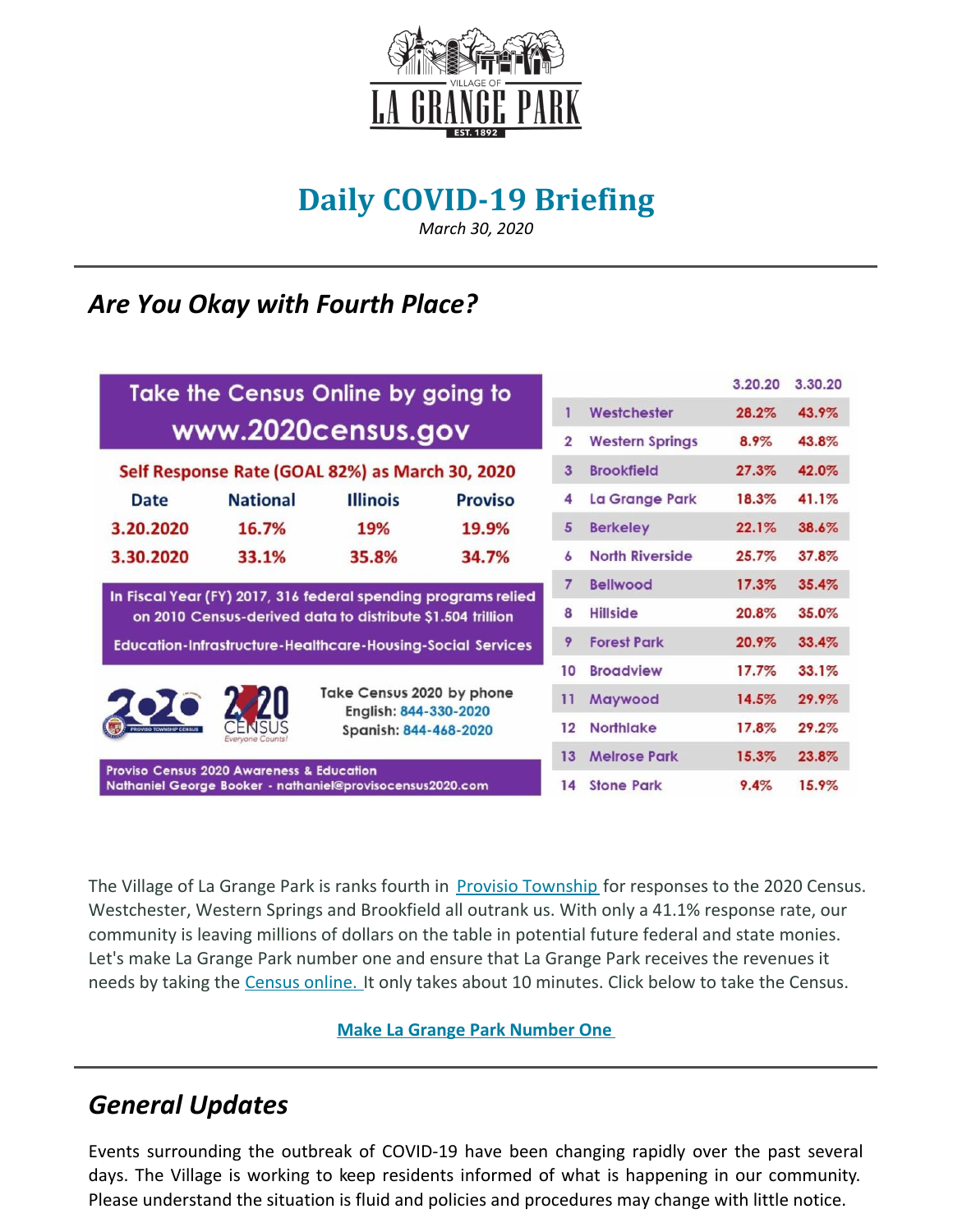#### **PRESIDENT TRUMP EXTENDS SOCIAL DISTANCING GUIDELINES**

President Trump announced on Sunday that the social [distancing](https://www.whitehouse.gov/wp-content/uploads/2020/03/03.16.20_coronavirus-guidance_8.5x11_315PM.pdf) guidelines which were set to expire today have been extended until April 30th.

#### **STAY AT HOME ORDER STILL IN EFFECT**

In response to the COVID-19 pandemic, Gov. Pritzker has ordered Illinois residents to stay at home. [Executive](https://www2.illinois.gov/Pages/Executive-Orders/ExecutiveOrder2020-10.aspx) Order No. 10 requires all residents to stay home, with exceptions for essential needs or business activities. Gatherings of 10 people or more are prohibited. The order extends through April 7, 2020.

As a reminder, as part of the Executive Order, all playground equipment is closed and residents who are enjoying the outdoors at parks and forest preserves must practice social distancing by maintaining at least 6' between themselves and others at all times.

#### **TODAY'S NEWS RELEASES FROM ILLINOIS.GOV**

- Public Health Officials Announce 461 New Cases of [Coronavirus](https://www2.illinois.gov/Pages/news-item.aspx?ReleaseID=21323) Disease
- Illinois Department of Financial and [Professional](http:) Regulation Announces Help for Consumers Struggling to Make Payments on their Debts Due to the COVID-19 Crisis and Guidance for its Regulated Financial Sectors
- Governor Pritzker and Mayor Lightfoot Announce Plans For [3,000-Bed](https://www2.illinois.gov/Pages/news-item.aspx?ReleaseID=21324) Alternate Care Setting at McCormick Place to Treat COVID-19 Patients

#### **CANCELED PUBLIC EVENTS**

- April Youth Commission Meeting (April 13)
- Citizen's Police Academy (April 18 May 30)
- Planning & Zoning Commission Meeting (April 21)
- National Drug Take-Back Day (April 25)
- Community Clean-Up Day (May 2)

#### **VILLAGE RESOURCES**

Village offices remain closed to walk-in traffic but staff remains in the office and ready to assist residents. Please call (708) 354-0225, email **[info@LaGrangePark.org](mailto:info@LaGrangePark.org)**, or visit the Village website at [www.lagrangepark.org](http://www.lagrangepark.org.).

The Village has several resources available for residents. All of this information is available on the Village's [Coronavirus](http://www.lagrangepark.org/505/Coronavirus-COVID-19) webpage.

- Food, [Household](http://www.lagrangepark.org/CivicAlerts.aspx?AID=194) Essentials & Takeout Resources
- Donate or [Volunteer](http://www.lagrangepark.org/CivicAlerts.aspx?AID=194) to Help
- Village [Emergency](http://www.lagrangepark.org/202/Emergency-Notifications) Alert System
- COVID-19 Information & Cook [County/IDPH](http://www.lagrangepark.org/505/Coronavirus-COVID-19#liveEditTab_propertiesTab) Contact Information

### **ADDITIONAL COVID-19 RESOURCES**

- State of Illinois [Coronavirus](https://www2.illinois.gov/sites/coronavirus/Pages/default.aspx) (COVID-19) Response Website
- Illinois [Department](http://www.dph.illinois.gov/) of Public Health
- IDPH Hotline: 1-800-889-3931